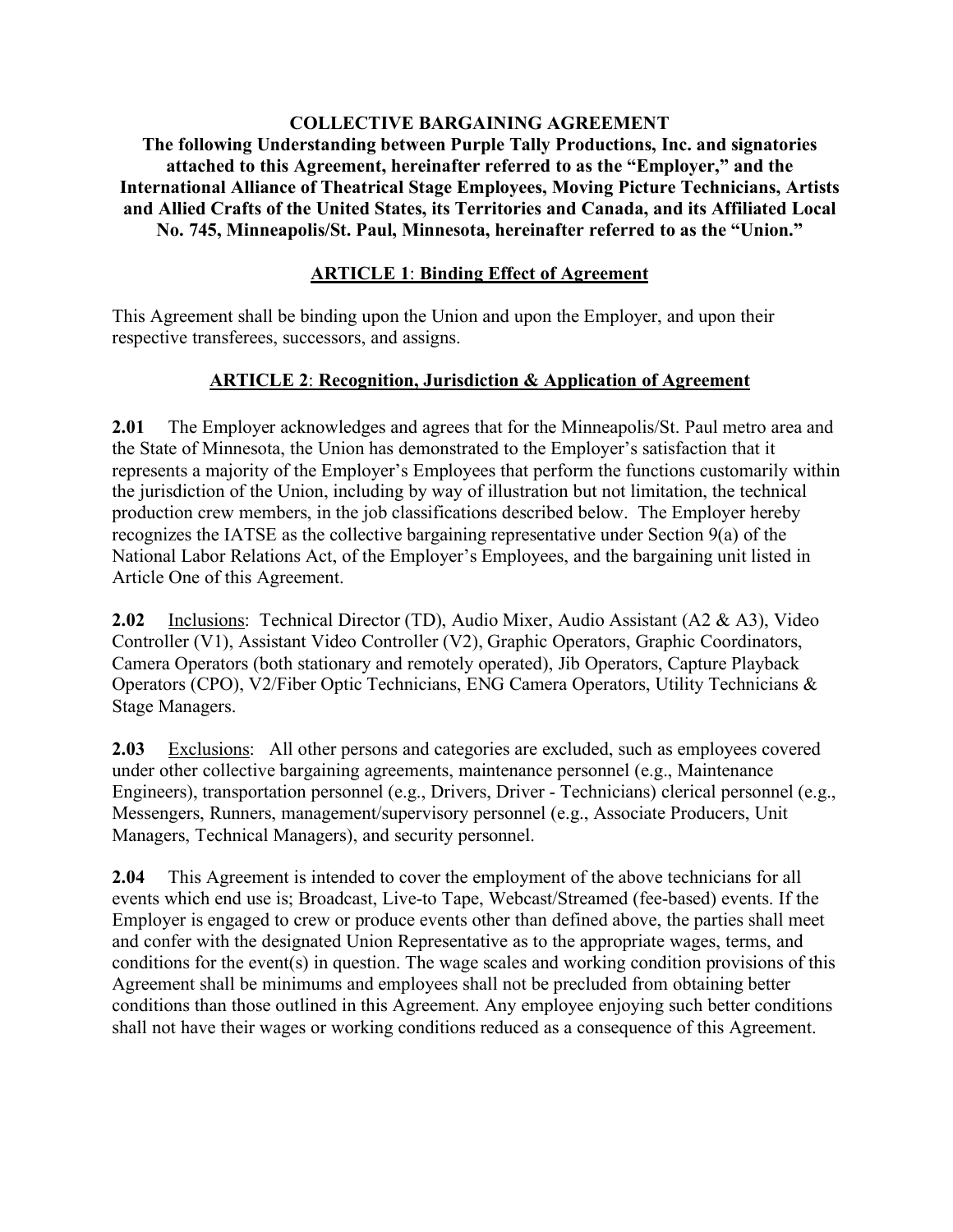**2.05** Whereas the Employer has the need to hire skilled personnel, and whereas Local 745 can supply such skilled personnel to the Employer, the Employer agrees to wages and conditions hereinafter specified in this Collective Bargaining Agreement.

**2.06** The Employer and the Union acknowledge that due to rapid changes in the technology of the broadcast entertainment industry, the equipment mentioned in the section is by way of illustration and not intended to limit the employees represented by the Union to the equipment that currently is the state-of-art for the industry.

# **ARTICLE 3**: **Union Security**

**3.01** Within thirty (30) calendar days of initial hire of any employee covered by this Agreement, Employer shall notify IATSE of the name, address, social security number, date of hire, classification, dates of employment and gross wages earned by each employee on an ongoing basis. Any employee who is engaged by the Employer within the above-described bargaining unit for a cumulative (may be non-consecutive) total of thirty (30) actual work days , in aggregate, is required, as a condition of continued employment, to meet the financial obligations of Union membership, such amount of dues and initiation fees normally required by that local. Any employee who fails to comply with the above obligations within two weeks after having received an appropriate written notice of delinquency from the Union (with copy to the Employer) shall be deemed ineligible for future engagements by the Employer. Written notice of such ineligibility shall be given by the Union to the Employer, with a copy to the employee.

**3.02** The Employer agrees that it will deduct Union dues payments from all wages earned by employees covered by this Agreement. The Union shall notify the Employer of the amount to be withheld from the employee's wages, and will maintain a signed dues deduction authorization form for each employee. The Union will make such authorizations available to the Employer effective with the start date of this Agreement, and thereafter on an annual basis. The Union will also submit to the Employer, on an ongoing basis, a list of all employees who have chosen to withdraw their authorization of said check-off forms.

**3.03** The foregoing obligations are to be interpreted and applied consistent with applicable law. The IATSE shall indemnify and hold harmless against any claims or liability arising from Employer's compliance with any IATSE request to terminate an employee pursuant to Section "3.01" of this Article.

## **ARTICLE 4**: **No Sub-Contracting**

**4.01** The Employer may not subcontract with third parties for the performance of work within the scope of this Agreement, unless the Employer has exhausted the list of qualified Union Freelancers in the market, or in the case of special skills or equipment is needed, the Employer will first check with the Union to determine whether or not these needs can be met. If agreed upon by Employer and Union, the Employer will be allowed to use a third party to supply such special equipment and/or skills necessary.

**4.02** Thirty (30) days prior to implementing substantive changes in past practices with respect to staffing/manning requirements or to subcontracting, the Employer shall give notice of such intended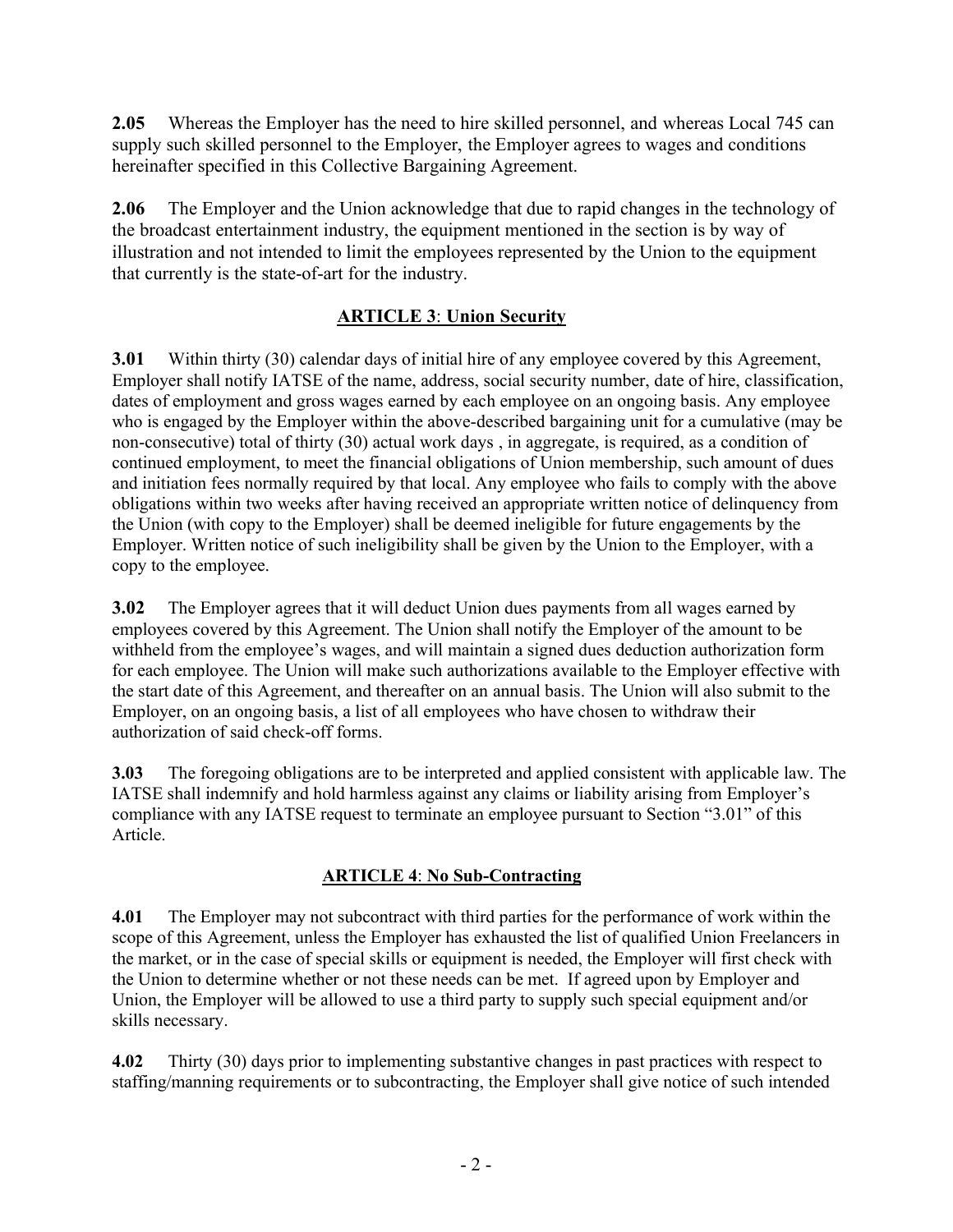changes and the opportunity to discuss the situation prior to implementation. The requirements of this paragraph are not applicable to subcontracting caused by equipment limitations.

### **ARTICLE 5**: **Management Rights**

**5.01** Subject to the provisions of this agreement and subject to applicable state and federal law, the Employer retains its sole right to manage its business and direct the working force, including, but without being limited to, the right to establish new tasks, abolish or change existing tasks, increase or decrease the number of tasks, change materials, processes, products, equipment and operations.

**5.02** The Employer shall have the right to

- $\Diamond$  schedule and assign work to be performed;
- $\Diamond$  the Employer retains its sole right to manage its business and direct the working force;
- $\Diamond$  establish, maintain and enforce reasonable rules and regulations;
- $\Diamond$  establish attendance policies and have the right to hire or rehire employees;
- à promote employees;
- à demote and suspend employees; *and*
- $\Diamond$  discipline or discharge employees for just cause.

The Employer retains all other rights, unless they are limited by the language of a provision of this Agreement.

## **ARTICLE 6**: **Hiring and Hiring Practices**

**6.01** To the extent that the Employer is in need of qualified persons to perform work covered by this Agreement, it will give first consideration for employment to employees registered to work with the Union. The Employer agrees to hire based on fair and equitable criteria.

**6.02** The Employer shall maintain a hire list of experienced personnel.

**6.03** Experienced personnel shall staff all events unless training arrangements are made in advance.

**6.04 Employee Cancellations**: If an employee has been offered an event to work and the employee confirms such assignment, the employee may not cancel unless a replacement satisfactory to the Employer has been found. The Employer shall assist the employee by providing names and phone numbers of other workers that would be acceptable replacements, but it is the responsibility of the employee to find the replacement. Criteria for such "satisfactory replacement" shall consist of an individual:

- 1) Being on referral list in the specific craft;
- 2) Having previously worked for the client in that position without issue; and
- 3) Confirmation that the replacement employee is available and willing to work.

Employee will give notice of replacement to Employer at the earliest reasonable opportunity. If Employer deems the identified replacement to be unsatisfactory, Employer must respond to the employee within forty-eight (48) hours of such notice, or, where notice of replacement is received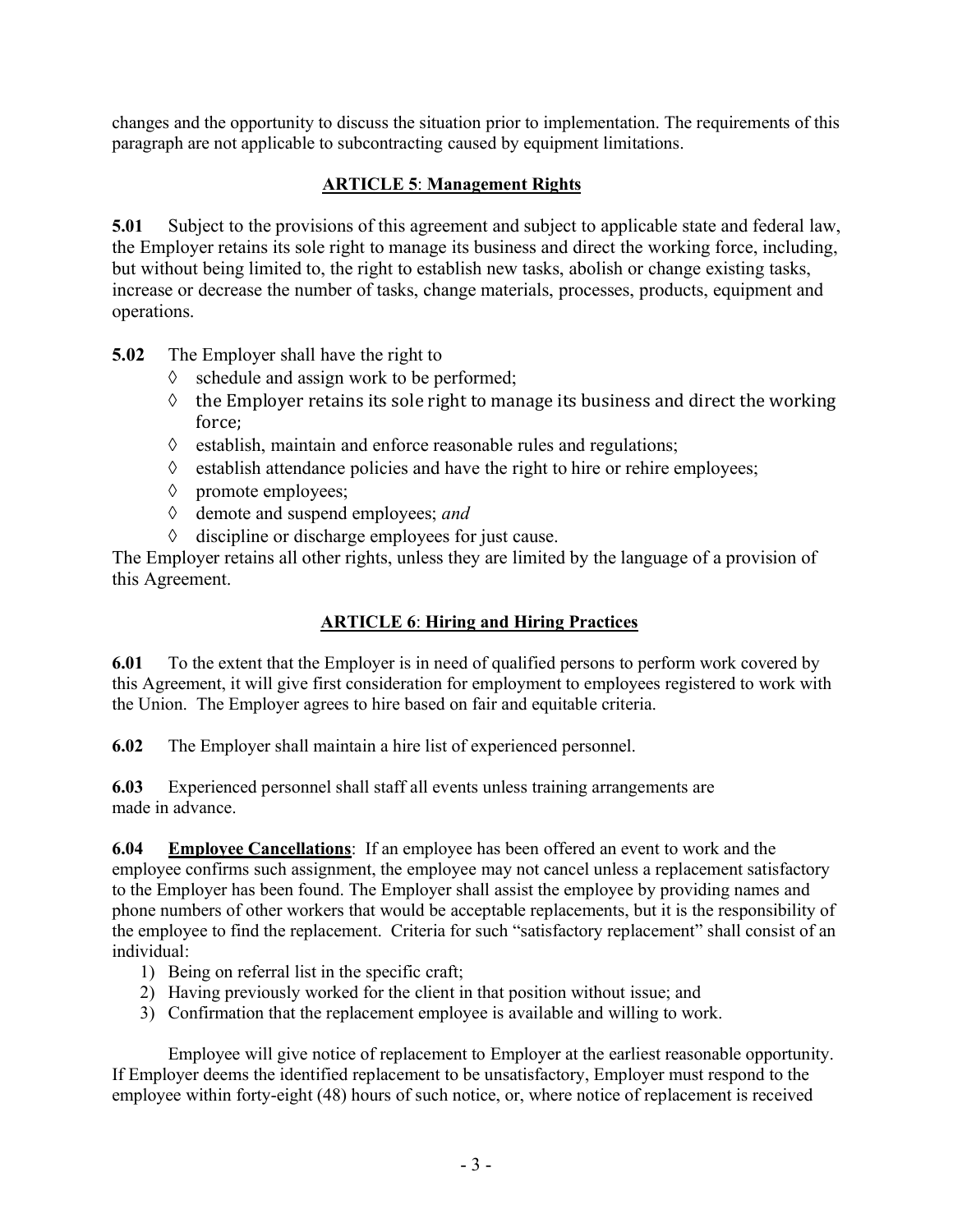after Employer's business hours, Employer shall have until the end of the second business day to respond. On timely response by Employer,

- The original employee will be responsible for the committed shift and may continue to seek a suitable replacement or resolve himself/herself to work the committed shift; *or*
- Employer may release original employee from the booking and hire from outside the referral list, in which case such non-referral hire will not count as one of Employers referral list exceptions detailed in section "h" of this Article. If Employer does not respond to employee within forty-eight (48) hours or the end of the second business day, the identified replacement is considered to be suitable and employee released.

This Article shall not apply to cancellations due to medical or other emergencies. The Union agrees that if an employee cancels for medical reason or other emergency, it will assist the Employer in obtaining proper verification from the employee.

**6.05 The Referral List:** The Union will maintain and provide the Employer a Referral List of qualified individuals as well as the positions for which each is qualified. Inclusion of an individual on the Referral List constitutes a representation by the Union that it has examined the experience and qualifications of that individual and has determined that the person is qualified to perform the jobs indicated. The Union will accept to the Referral List all qualified employees of the Employer without discrimination of any kind and regardless of Union membership.

**6.06 Preference of Employment:** To the extent that the Employer is in need of qualified persons to perform work covered by this Agreement, it will give preference of employment, provided qualifications as determined by the Employer are acceptable, to employees currently referred for work by the Union (the Referral List) so long as a qualified person is available. The Union agrees that the Employer is not obligated to recognize seniority when hiring from the Referral List.

**6.07** The Employer agrees that bargaining unit work shall only be performed by qualified workers assigned by the appropriate Local Union through its job referral procedure. The Union agrees to furnish workers possessing the necessary skills, tools and capabilities for all calls placed by the Employer. The Employer agrees to notify the Union office of its labor needs at least one week in advance of call times, whenever possible, and the Union agrees to notify the Employer at least fortyeight hours in advance of call times if it will be unable to fill the call.

# **ARTICLE 7**: **Job Steward**

**7.01** The Union shall appoint all Job Stewards. Each call shall have a Job Steward; provided that if the call is for sixty (60) or more persons, the Union shall be entitled to appoint two referrals as Job Stewards.

**7.02** The Job Steward shall be responsible to bring to the immediate attention of the Employer's designated representative any complaint or grievance, which may arise on the job. If the complaint or grievance cannot be resolved, the Steward shall be responsible for contacting the appropriate representative of the Union for further handling of the complaint or grievance pursuant to the grievance and arbitration procedures contained in this Agreement.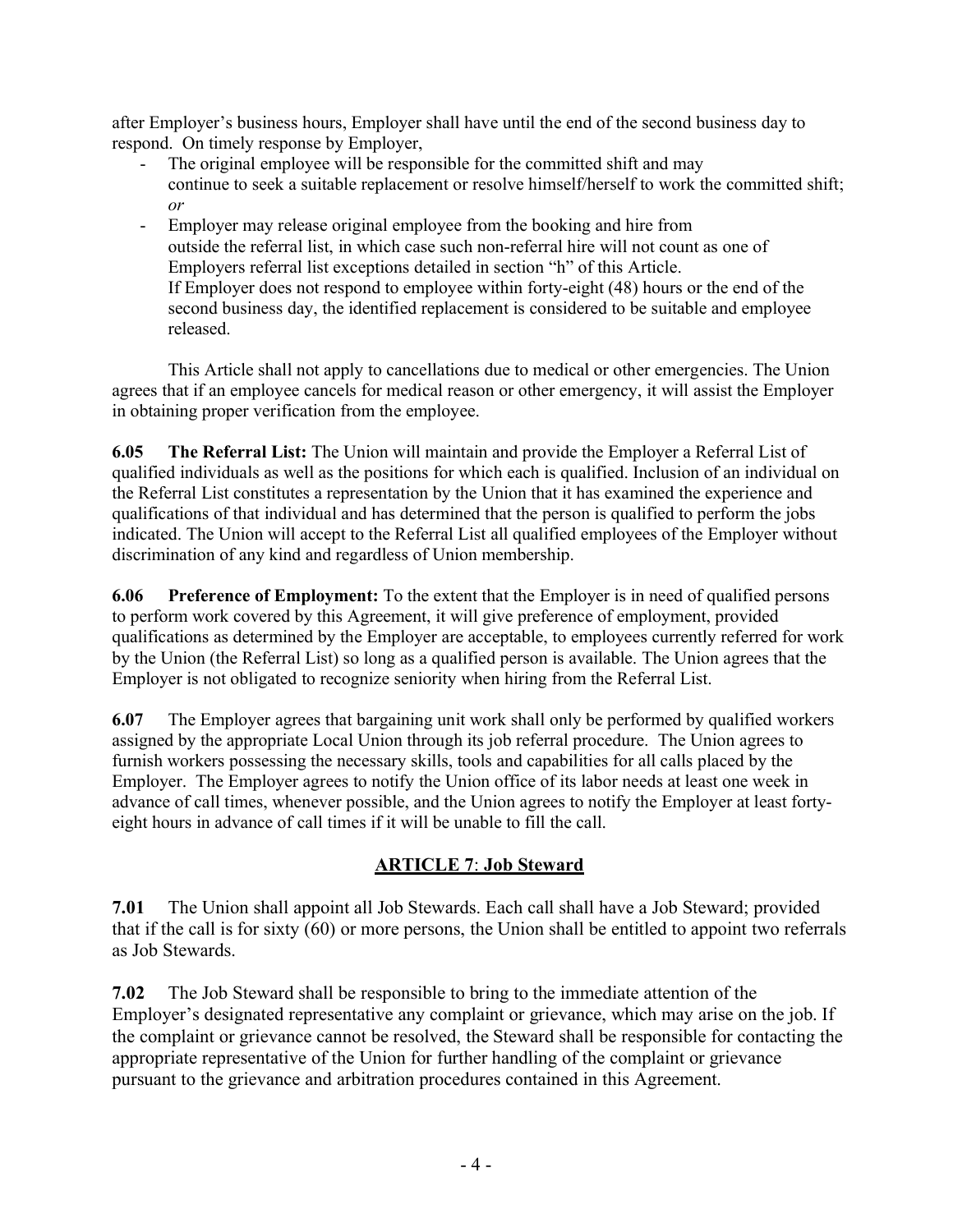**7.03** Job Stewards will assist in the routine assignment of work crews for each job and shall serve as timekeepers.

**7.04** At the discretion of the Employer, the Steward shall receive one-half hour of pay at the prevailing hourly rate before and/or after the shift in order to perform necessary paperwork. If the Steward is required to report to the Employer prior to the job call reporting time, the Employer shall notify the Union of the request on the original labor call. If the one-half hour of pay is not granted, the Employer shall provide the job Steward the necessary time to complete paperwork within the framework of the call.

**7.05** The Steward may be discharged for just cause. The Employer will not discriminate against a Steward for fulfilling his duty of Union representation. If the Union considers the discharge as being without just cause, such action by the Employer shall be subject to the grievance and arbitration procedure.

# **ARTICLE 8**: **Discipline and Discharge**

**8.01** The Employer maintains the right to make and modify reasonable work and conduct rules and require their observance.

**8.02** Whenever disciplinary action is taken, the Employer agrees to issue a "Notice of Termination" or a "Notice of Discipline" letter to the Union and affected Employee. The Union agrees that the issuance of "Notice of Termination" and/or "Notice of Discipline" letter is a management decision; however, no employee shall be disciplined or discharged without just cause. Before issuance of either letter referred to above, management will offer the employee the right to schedule a meeting. The employee may bring a Union Representative to such meeting.

# **ARTICLE 9**: **No Discrimination**

The Employer and the IATSE agree that in applying the terms of this Agreement there will be no unlawful discrimination based upon race, color, religion, gender, sexual orientation, age, national origin, or other statutorily protected status. The Arbitration provisions of this Agreement shall not apply to this Section if an Employee has recourse *via* State or Federal agencies of competent jurisdiction.

# **ARTICLE 10**: **No Strike/No Lockout**

**10.01** There shall be no strikes or work stoppages during the term of this Agreement. Should an alleged violation of this Article occur, the Union agrees that, upon the Employer's request, it will immediately repudiate such violation orally or in writing and will urge those alleged participants in the improper activity to immediately cease such activity, and will attempt to bring an immediate end to such violation. Employees violating this section shall be subject to discipline or discharge and may be temporarily replaced by the Employer with employees from any labor source.

**10.02** The Employer agrees that it will not cause or direct any lockout of the employees covered by this Agreement during the term of this Agreement.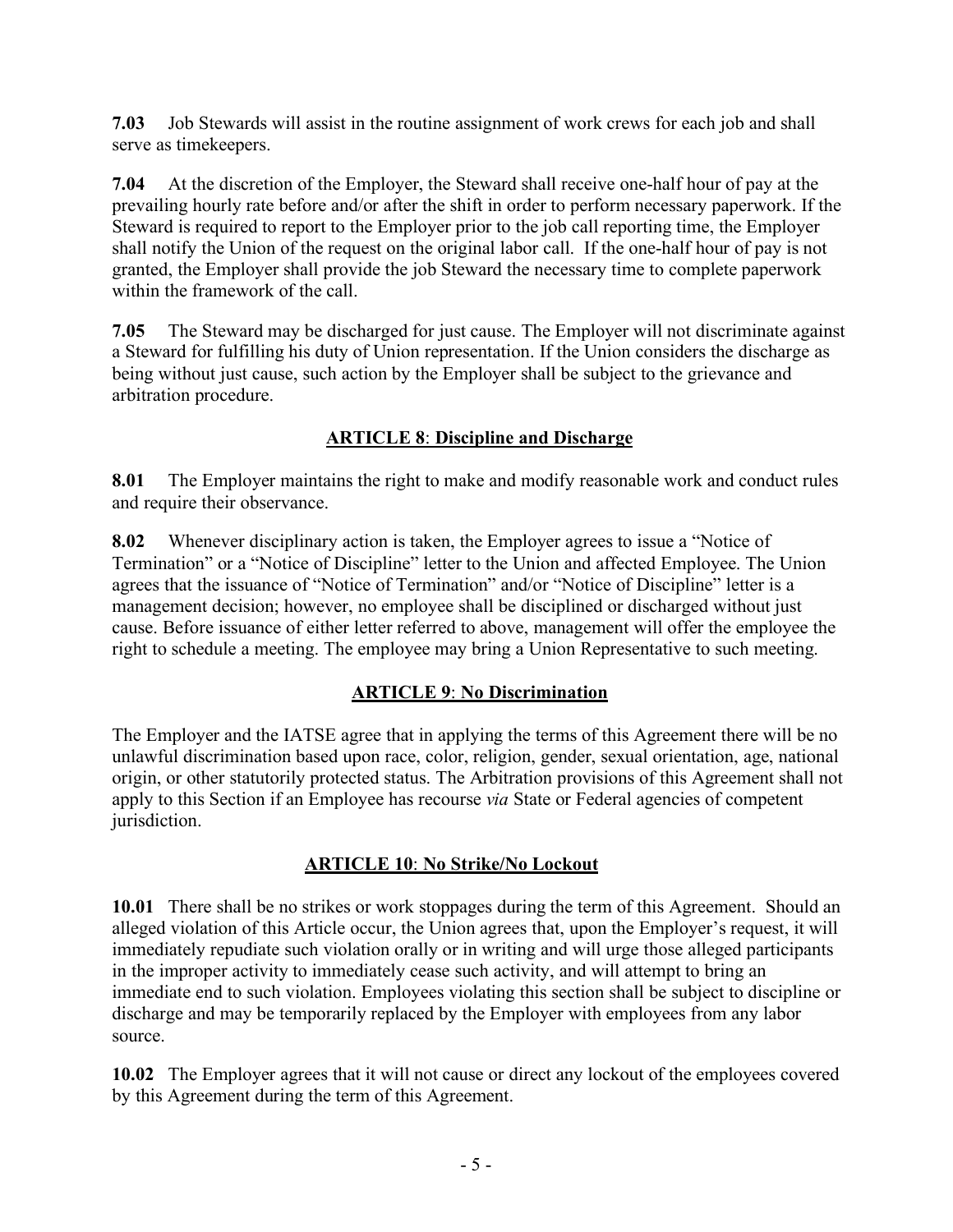**10.03** The Employer shall not require any employee to cross a primary picket line of any labor organization either at a job site or at any establishment that the employee may be sent to in the course of their employment. Refusal to cross a primary picket line shall not by liable in any manner because of such refusal.

### **ARTICLE 11**: **Dispute Resolution**

**11.01** A grievance is defined to be an alleged violation by the Employer of the terms of this Agreement. All grievances shall be processed promptly in accordance with the following procedure:

- Step 1: Any person having a grievance may discuss the grievance with the Employer's Manager within ten (10) working days of gaining knowledge of the incident in question. Step 1 will be terminated within ten (10) days of the first grievance discussion or with the supervisor's answer, whichever occurs first. It is understood that this process will be conducted under the following conditions: 1.) The dispute or disagreement shall immediately be removed from the show floor or immediate work area; 2.) The issue shall be discussed in a less visible location in an attempt to resolve the issue; 3.) Verbal and/or physical confrontations will not be tolerated and could result in appropriate discipline. Settlement of a grievance at this level does not set precedent or policy.
- Step 2: If the grievance is not settled between the grievant and the Manager, it shall be submitted in writing and discussed in a conference between the Employer and a representative of the Local Union within fifteen (15) days of the conclusion of Step 1. The Employer shall issue a written response to the grievance within ten (10) days of the conference.
- Step 3: If the grievance is not settled in Step 2, the grievance may be advanced to a hearing between a designated International Representative of the IATSE and the General Manager or other designee of the Employer. The grievance must be appealed to this level within ten (10) calendar days of receipt of the written reply at Step Two. If resolved at this level, the settlement shall be final and binding upon the parties. If resolved at this level, either party may, within twenty-one (21) calendar days, submit the grievance to arbitration.

**11.02** The cost of arbitration shall be borne equally between the Local Union and the Employer. The arbitrator shall not have the right to add to, subtract from or modify any of the terms of this Agreement. All arbitration hearings shall be conducted and subjected to the Rules of the American Arbitration Association.

**11.03** The party requesting arbitration shall request from the American Arbitration Association a list of seven (7) names of persons qualified to act as arbitrator. The arbitrators must be members of the National Academy of Arbitrators. The parties shall then alternately strike names and the last name remaining shall have been selected as arbitrator

**11.04** Any of the above mentioned time limits may be extended by mutual consent in writing.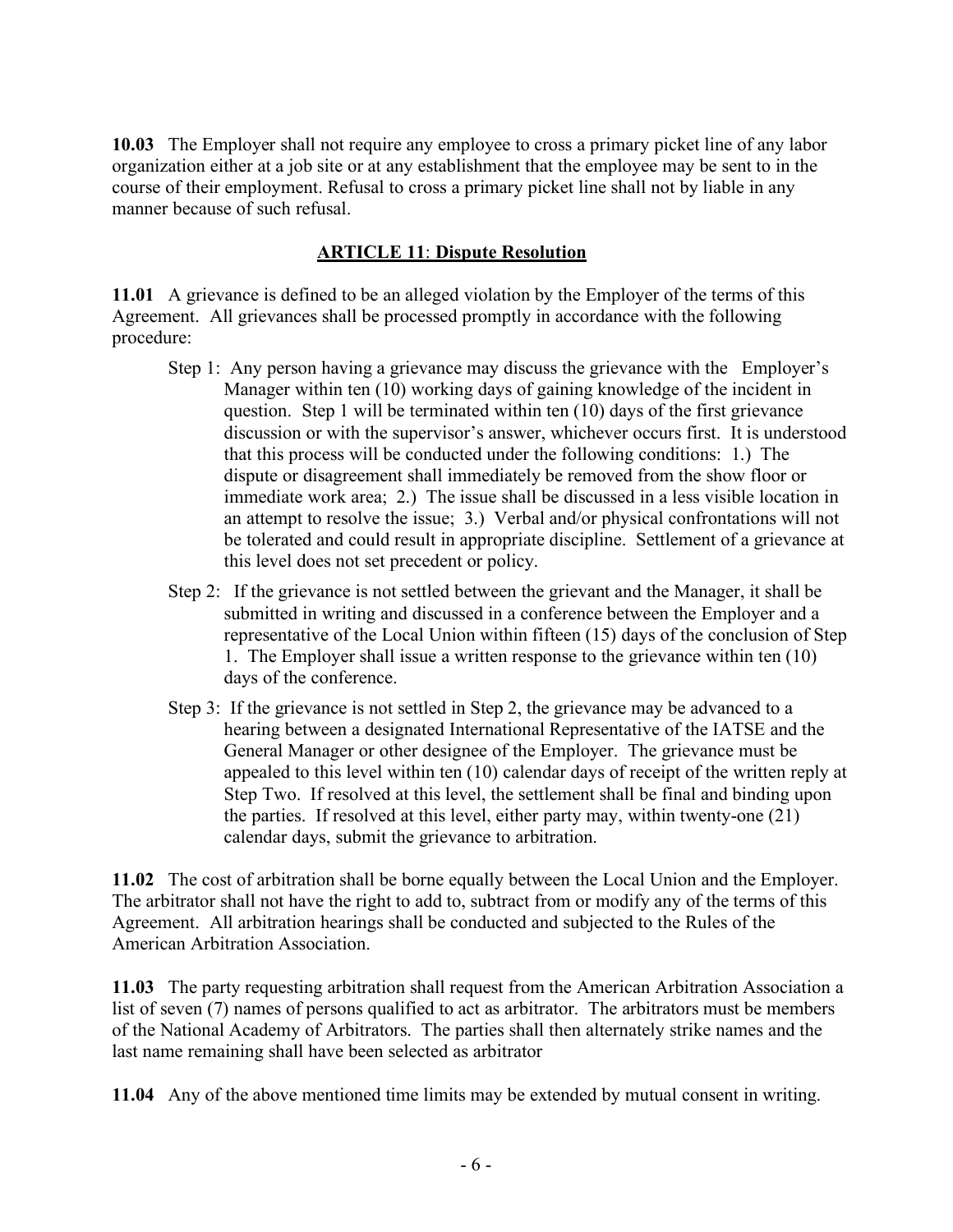# **ARTICLE 12**: **Work Rules and Conditions**

**12.01 Wages:** The minimum wage rates, and wage increases, shall be as outlined in "APPENDIX A."

**12.02 Work Day:** A regular work day shall be computed by totaling the number of hours between the time an employee reports to work and the time the employee is dismissed by the management representative on site at the end of such work day, including meal periods. Employer shall provide employee forty-eight (48) hours' notice of his/her report to work time ("call time").

**12.03 10 Hour Minimum Call:** All employees shall be guaranteed at least ten hours of paid work.

**12.04 Work Week:** The workweek is currently defined as Monday through Sunday. The workweek may be amended from time to time, not to exceed two (2) times per calendar year, upon a thirty (30) day notification to the Union. If any party wishes to discuss this provision, such meeting will occur within the thirty (30) day notification period.

**12.05 Overtime Pay:** Overtime pay shall be defined as one and one half times an employee's regular straight time rate. Overtime pay shall be paid for:

- (a) All hours in excess of ten hours between the hours of 6:00am and 12:00 midnight;
- (b) All hours in excess of forty hours in a work week.

**12.06** A Premium Overtime Rate shall be defined as two times (2X) an employee's regular straight time rate. The Premium Overtime Rate shall be paid for:

- (a) All hours between 12:00 midnight and 6:00am.
- (b) All hours in excess of 12 hours in a work day;
- (c) All work/travel done on the following legal holidays: New Year's Day, Martin Luther King Day, Veteran's Day, President's Day, Memorial Day, Independence Day, Labor Day, Veteran's Day, Thanksgiving Day, Christmas Eve Day, Christmas Day, and New Year's Eve Day.

**12.07** There shall be no pyramiding of overtime or premium rates for purposes of overtime calculations. The Employer shall not replace an employee on the job in order to avoid the payment of overtime or premium rates. Shift work may be permitted when mutually agreed between the Employer and the Union in advance of the call.

**12.08** If an employee is asked to work in a higher job classification, he/she shall remain at the higher pay rate for all hours worked until he receives a ten (10) hour rest period. The rest period only applies when an employee is being called back on the same event.

**12.09 Meals:** A meal break must be granted every five (5) hours. This break may be scheduled as close to the middle of the work day as possible. The meal break shall be one (1) hour off the clock. If a balanced, hot meal is provided at no charge to the employee, a one-half (1/2) hour meal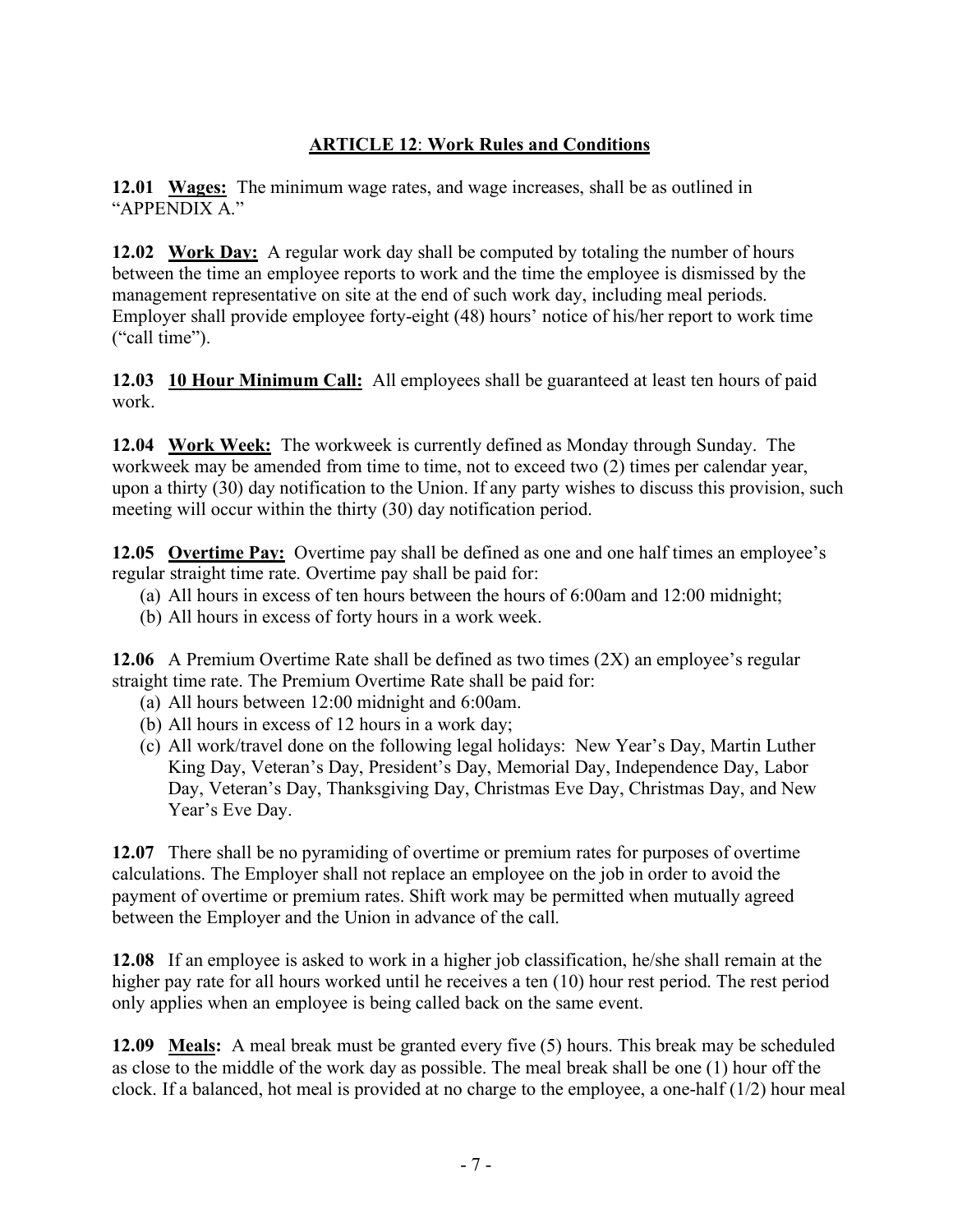break will be agreed to, upon the approval of the Steward.

- (a) If more than five (5) hours elapse before a break is granted, the employee effected shall be paid a meal penalty of time and one-half (1/2) the prevailing hourly rate.
- (b) If a second meal penalty occurs under these same criteria during the same workday, the second meal penalty shall be paid at the Premium Overtime Rate.

**12.10 Rest Periods:** All Technicians shall be granted at least two (2) ten (10) minute breaks, plus a meal break during a 10 (ten) hour shift. The Employer will not unreasonably deny a relief break when necessary.

Employees shall be given ten (10) continuous hours off between the time of dismissal and reporting for the next day's work. This rule shall apply to employees traveling from one assignment to another, unless early travel is at the employee's request and later arrangements are available. If less than ten (10) hours in between calls are given, the employee and the Employer shall mutually agree to one of the following remedies:

- (a) Premium pay shall be paid for all hours invading the ten (10) hour rest break.
- (b) The Employer shall provide nearby housing.
- (c) Provide transportation to or from home, the event, or the airport.
- (d) Provide and adjusted call time. The adjusted call time will also count as the employee's "in time" for the day.

**12.11** Employees that must travel after working hours shall be given adequate time and appropriate facilities to clean up before traveling whenever practical to do so.

**12.12** Outdoor events: Extra rest periods and relief personnel will be discussed and agreed upon by the Employer and the Union during the planning of any outdoor event.

**12.13 Cancelled Calls:** If the Employer cancels an assignment of a previously booked employee the Employee shall be compensated one half (.5) of his/her day rate for less than seventy-two (72) hours' notice, and a full day rate for less than forty-eight (48) hours' notice.

- (a) If the Employer offers (or finds a third party to offer) the employee another job during that same time period, no additional fee shall be due as long as the job compensation and circumstances relating to that job are equal to the cancelled call.
- (b) In the event that operations are temporarily curtailed in whole or part, neither party shall be liable in damages for any delay or default in performing hereunder if such delay or default is caused by conditions beyond its control including, but not limited to Acts of God, strikes, wars, riots, or events which frustrate the purpose of broadcast or make it impossible to continue operations.

**12.14 Parking:** Secure, free parking will be arranged by the Employer for all events. In the event that no such arrangements are possible, employees' actual parking costs will be reimbursed by Employer with a maximum daily amount of Forty dollars (\$40.00) per employee. Reimbursement checks will be due no later than 30 calendar days from the date the request is received by the Employer.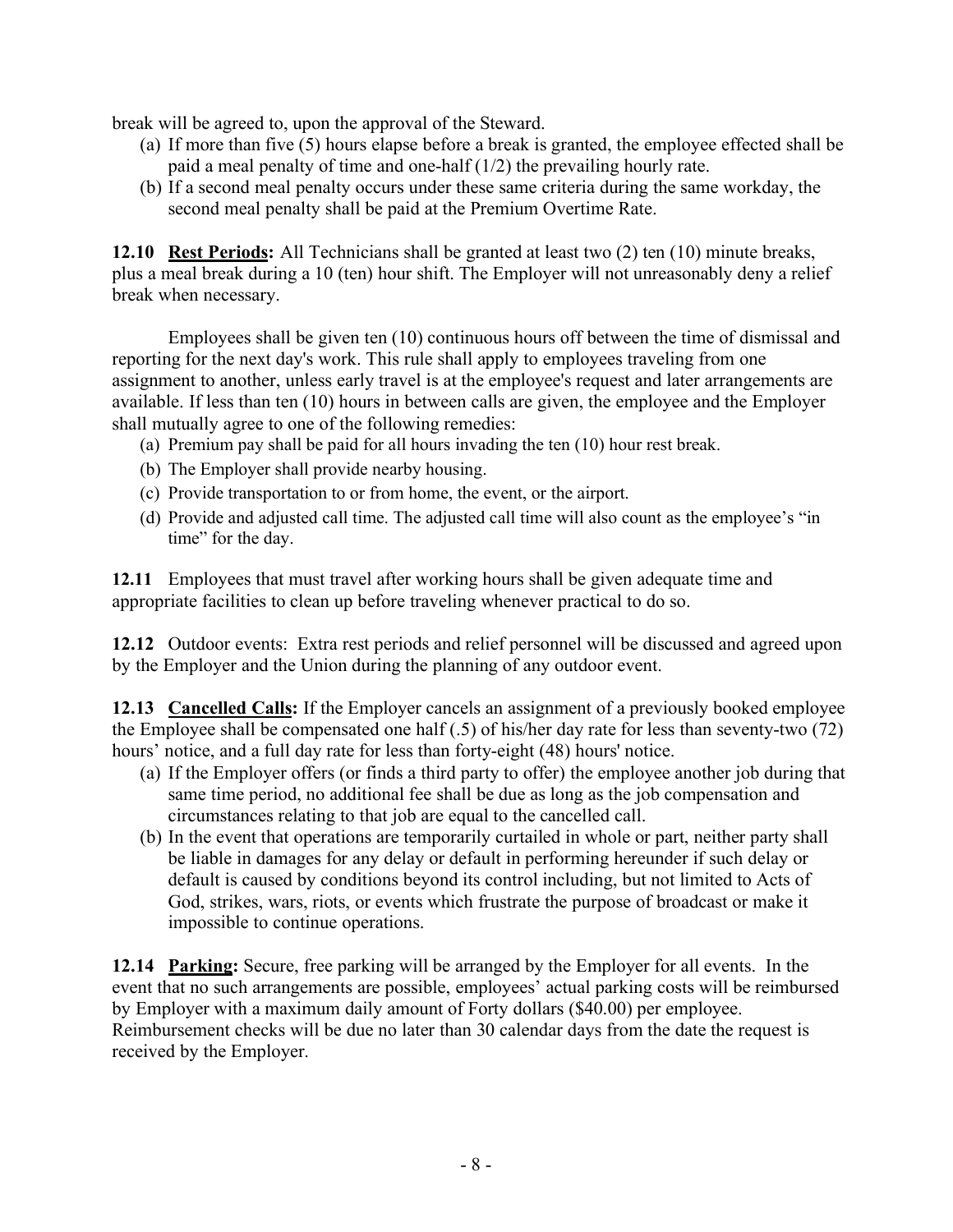### **ARTICLE 13**: **Payment of Wages**

**13.01** The Employer shall deduct the appropriate FICA and Federal Income Tax from each check, as well as make the appropriate contributions and payments required of a responsible Employer.

**13.02** The Employer will provide Workman's Compensation coverage and will show proof of such as required by Minnesota State law.

**13.03** The Employer will provide proof of Liability coverage to meet all requirements of all public and private facility properties within the jurisdiction.

**13.04** Payroll will be run on a bi-weekly schedule. The Employer shall make every best effort to accommodate payroll for all employees on a regular basis.

**13.05** Wages: The minimum wage rates, and wage increases, shall be as outlined in "APPENDIX A".

**13.06** Work assessment fees (Union Dues) as determined by the Union (currently 1%) will be deducted from each employee's gross wages and forwarded to the Local Union office no later than one month following employment.

**13.07** Employer Benefit Contributions shall be made by separate check to the "IATSE Health and Welfare Fund" and the "IATSE Annuity Fund" and the "IATSE National Pension Fund" no later than the fifteenth (15th) of every month, in respect to all employment to all employment during preceding month on which contributions were payable.

In conjunction with each such payment, Employer shall submit a remittance report to Local 745 showing the names of the Employees for whom Fund Contributions are being made, the Fund Contribution totals for the applicable period, and the Employees' Social Security numbers (SS#s provided only as needed to confirm Employer's information aligns with relative Employee's IATSE National Benefit Fund Accounts).

#### **ARTICLE 14**: **Job Classifications**

**14.01 Technical Director**: Shall work under the direction of the Producer, Director, Engineerin-Charge, and/or Crew Chief to implement his/her instructions for providing the visual portion of the telecast. The Technical Director shall have the required skills to program and operate the required switcher, DVE's, capture/playback equipment/fast forward channel outputs, still store, and other related equipment necessary to fulfillment of his/her job skills/responsibilities. Additional skills include, but are not limited to: layout of the monitor wall and tallies, coordination of the tech schedule, and performing fax and transmission checks.

**14.02 Audio A-1**: Shall work under the direction of the Producer, Director, Engineer-in-Charge, and/or Crew Chief to implement his/her instructions for providing the audio and communications portion of a telecast. The Audio A1 shall have the required skills to program and operate the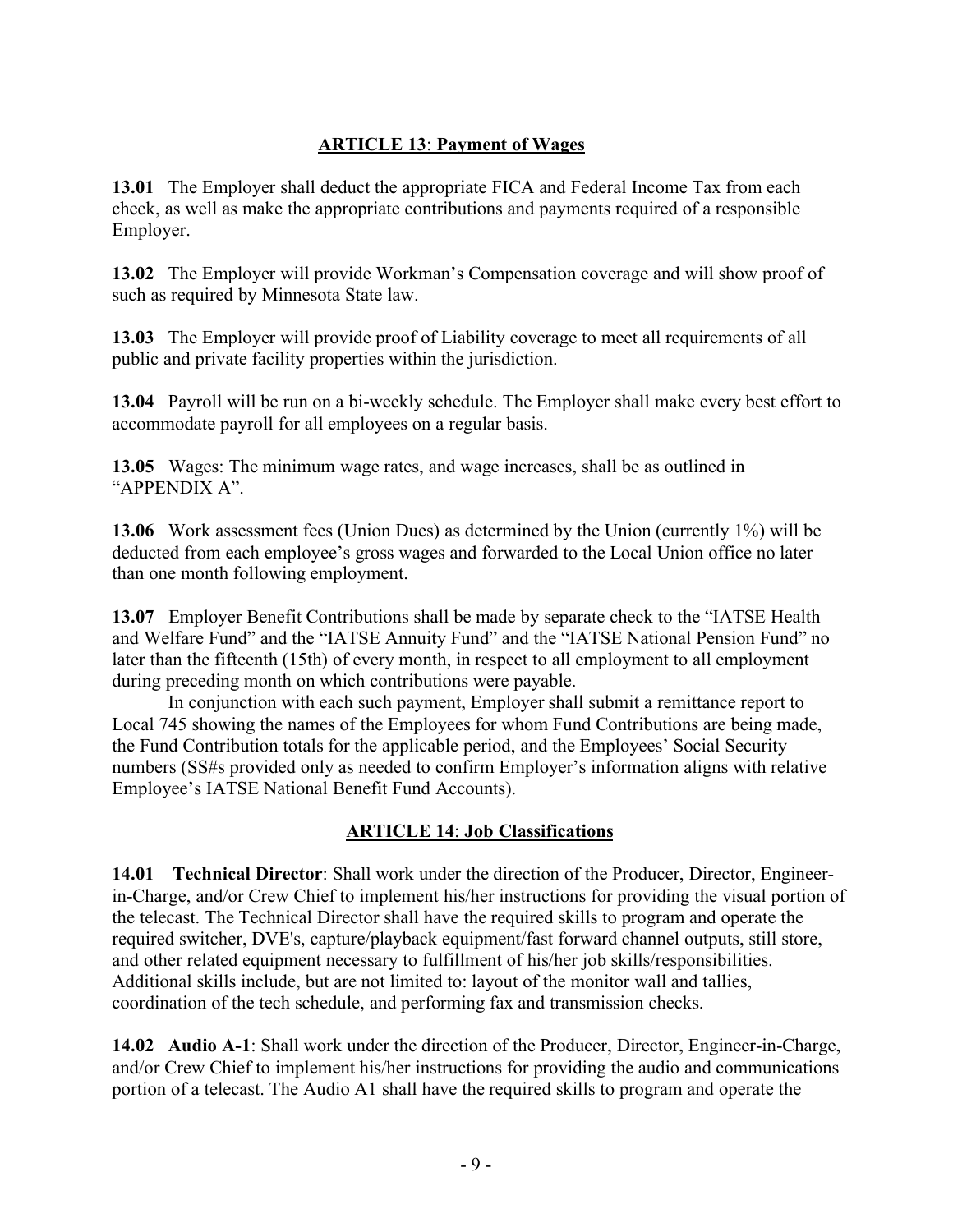required audio board and other equipment related to mixing, editing, dubbing, transferring, routing, and patching of the required audio, communications, and RF portion of a telecast and to operate/perform other related equipment/services necessary to the fulfillment of his/her job skills/responsibilities. Additional skills include, but are not limited to: running and interfacing of multiple building-to-truck, truck-to-truck, and other interconnect cabling and performing fax and transmission checks.

**14.03 Audio A-2**: Shall work under the direction of the Producer, Director, Engineer-in-Charge, and/or Crew Chief to implement his/her instructions for providing the audio portion of a telecast. The Audio A2 shall have the required skill to setup and troubleshoot microphones, intercom, and cabling related to the audio, communications and RF portion of a telecast and to operate/perform other related equipment/services necessary to the fulfillment of his/her job skills/responsibilities. Additional skills include, but are not limited to: assisting/relieving the A1 with his/her direct skills as may be required and running and interfacing of multiple building-to-truck, truck-to truck and other interconnecting cabling.

Audio:

- $\Diamond$  On a show where there are two (2) or more "on camera" positions used back to back during a single production, the company shall engage at least two Assistant Audio Technicians.
- à At least two audio assistants shall be employed on productions utilizing RF equipment.
- à Audio Assistants shall not be asked to perform the duties of the stage manager, or operate cameras.
- $\Diamond$  At least one (1) Audio A2 will be employed for each production.

**14.04 Video Controller / V-1**: Shall work under the direction of the Producer, Director, Engineer in Charge and/or Crew Chief to implement his/her instructions for providing the image portion of a telecast. The V1 shall have the required skills to execute camera and video cabling, connections, and patching, to maintain images to broadcast standards, and to operate/perform other related equipment/services necessary to the fulfillment of his/her job skills and responsibilities. Additional skills include, but are not limited to: running and interfacing of multiple building-to-truck, truck-to-truck, and other interconnect cabling.

Video:

- $\Diamond$  A single Video Controller can paint and/or iris no more than six cameras including color corrected feeds. Clock, scoreboard, and locked off POVs are not included unless the Video Controller is asked to actively color correct the POVs.
- à After 6 cameras a second experienced Video Controller is required.
- à Where a second Video Controller is engaged, he/she shall be assumed to share the overall video workload.

**14.05 V2/Fiber Optic Technician**: Shall work under the direction of the Producer, Director, Engineer in Charge and/or Crew Chief to implement his/her instructions for providing the image portion of a telecast. The V2/Fiber Tech shall have the required skills to execute camera and video cabling, connections, and patching, to maintain images to broadcast standards, and to operate/perform other related equipment/services necessary to the fulfillment of his/her job skills and responsibilities. Additional skills include, but are not limited to providing fiber optic maintenance, testing, cleaning and a limited amount of on-site repair. A fiber optic technician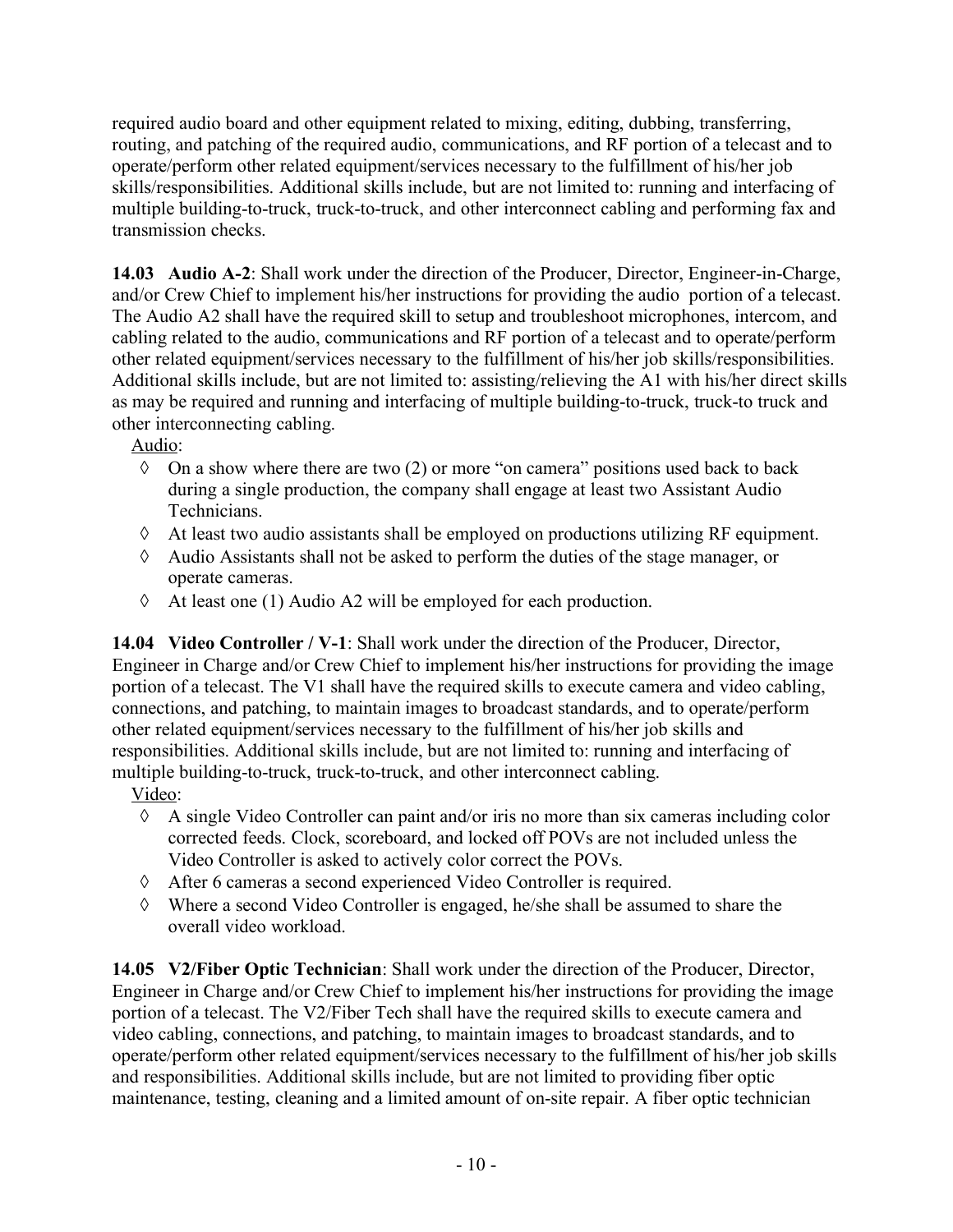shall have the required skills to setup and troubleshoot fiber optic cables and interconnecting panels.

Video Fiber:

 A single V2/Fiber Tech can paint and/or iris no more than four cameras including color corrected feeds. Clock, scoreboard, and locked off POVs are not included unless the Video Controller is asked to actively color correct the POVs.

**14.06 Graphics Operator**: Shall work under the direction of the Producer, Director, Engineerin-Charge, and/or Crew Chief to implement his/her instructions for providing the graphics portion of a telecast. The Graphics Operator shall have the required skills to program, operate, and download the required graphics elements (manually or *via* download). The Graphics Operator will use a generator/computer to create, program, edit, and display graphics and operate perform other related equipment/services necessary to the fulfillment of his/her job skills and responsibilities.

**14.07 Graphics Coordinator**: Shall work under the direction of the Producer, Director, Engineer-in-Charge, and/or Crew Chief to implement his/her instructions for coordinating the graphics portion of a telecast. The Graphics Coordinator shall have the required skills to assist the Graphics Operator and/or coordinate the required graphics used on air and to operate/perform other related equipment/services necessary to the fulfillment of his/her job skills and responsibilities.

**14.07 Hard Camera Operator**: Shall work under the direction of the Producer, Director, Engineer-in-Charge, and/or Crew Chief to implement his/her instructions for providing hard studio-type camera operations. The Hard Camera Operator shall have the required skills to cable, assemble, and operate hard studio-type video cameras and assist with cabling and setup of video monitors. Operators shall have the ability to assist the video controllers and truck engineers in troubleshooting and to operate perform other related equipment/services necessary to the fulfillment of his/her job skills and responsibilities. Additional skills include, but are not limited to: running of multiple building-to-truck, truck-to-truck, and interconnect cabling.

**14.08 Handheld Camera Operator**: Shall work under the direction of the Producer, Director, Engineer-in-Charge, and/or Crew Chief to implement his/her instructions for providing handheld camera operations. The Handheld Camera Operator shall have the required skills to cable, assemble and operate handheld video cameras and assist with cabling and setup of video monitors. Operators shall have the ability to assist the video controllers and truck engineers in troubleshooting and to operate/perform other related equipment/services necessary to the fulfillment of his/her job skills and responsibilities. Additional skills include, but are not limited to: running of multiple building-to-truck, truck-to-truck, and other interconnect cabling.

**14.09 Robotic Camera Operator**: Shall work under the direction of the Producer, Director, Engineer-in-Charge, and/or Crew Chief to implement his/her instructions for providing remotecontrolled camera operations. The Robotic Camera Operator shall have the required skill to cable, assemble, balance, operate, and tear down the robotic-style camera crane as well as the ancillary equipment that goes with robotics. The Robotic Camera Operator shall have the ability to assist the Video Controller(s) and truck engineers in troubleshooting and to operate/perform other related equipment/services necessary to the fulfillment of his/her job skills and responsibilities.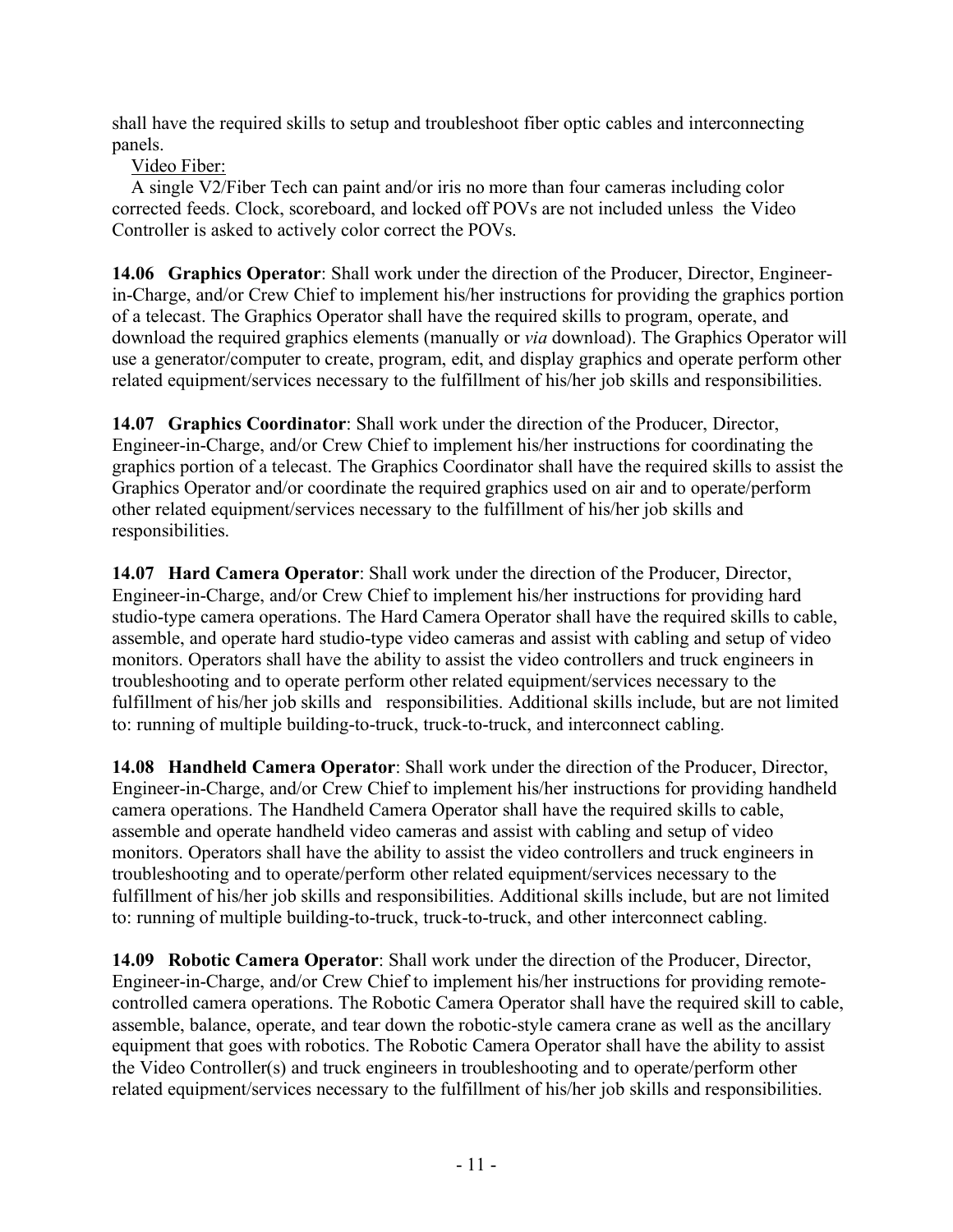Additional skills include, but are not limited to: running of multiple building-to-truck, truck-totruck, and other interconnect cabling.

**14.10 Jib/Steadicam Camera Operator**: Shall work under the direction of the Producer, Director, Engineer-in-Charge, and/or Crew Chief to implement his/her directions to provide quality jib-camera maneuvers. The Operator shall have the required skills to cable, assemble, balance, operate, and tear down jib-style/SteadiCam-style camera crane as well as the ancillary equipment that goes with the crane. The operator shall have the ability to assist Video Controller(s) and Engineers in troubleshooting and to operate/perform other related equipment/services necessary to the fulfillment of his/her job skills and responsibilities.

Camera:

- à Any employee not engaged as a Camera Operator will receive additional compensation of twenty-five dollars (\$25.00) for operating "Booth" cameras for twenty (20) minutes or less.
- $\Diamond$  Any Camera Operator performing ENG duties shall receive an additional one hundredfifty dollars (\$150.00) per shift.

**14.11 Capture Playback Operator 2 (RO/CPO2)**: Shall work under the direction of the Producer, Director, Engineer-in-Charge, and/or Crew Chief and/or Tape AD/Tape Producer to implement his/her instructions for providing record/playback/slomo operation of one or more videotape machine(s). The CPO2 shall have the required skills to record, slo-mo, and playback recorded elements and to operate/perform other related equipment/services necessary to the fulfillment of his/her job skills and responsibilities. Additional skills include, but are not limited to: monitor and router layout and organizing and assembling melts.

**14.12 Capture Playback Operator 1 (Lead EVS/CPO1)**: Shall work under the direction of the Producer, Director, Engineer-in-Charge, and/or Crew Chief and/or Tape AD/Tape Producer to implement his/her instructions for providing record/playback/slomo operation and playlist execution of a multi-channel video recording device. The CPO1 shall have the required skills to record, edit (assembly of various elements), slomo, playback, construct, and execute elements/playlists and to operate/perform other related equipment/services necessary to the fulfillment of his/her job skills. Additional skills include, but are not limited to: monitor and router layout and organizing and assembling melts.

Capture Playback:

- $\Diamond$  Operators shall not be assigned to run more than two slow motion machines at one time.
- $\Diamond$  Operators shall receive a fifty dollar (\$50.00) fee for operation of an X-mo or other/similar super-slow motion controller.
- $\Diamond$  Multi-channel machines: If more than four (4) playback channels are utilized, a minimum of three (3) operators shall be employed. A CPO3 will not be responsible for more than four (4) production-controlled channels during a show.
- $\Diamond$  A 6-channel machine operator will be paid at the CPO1 regular rate of pay.

**14.13 Utility**: Shall work under the direction of the Producer, Director, Engineer-in-Charge, and/or others to implement his/her instructions for assisting camera and/other operations. The Utility shall have the required skills to cable and assist with the operations of all video, audio, and lighting equipment, provide active cable assistance to moving camera operators during all phases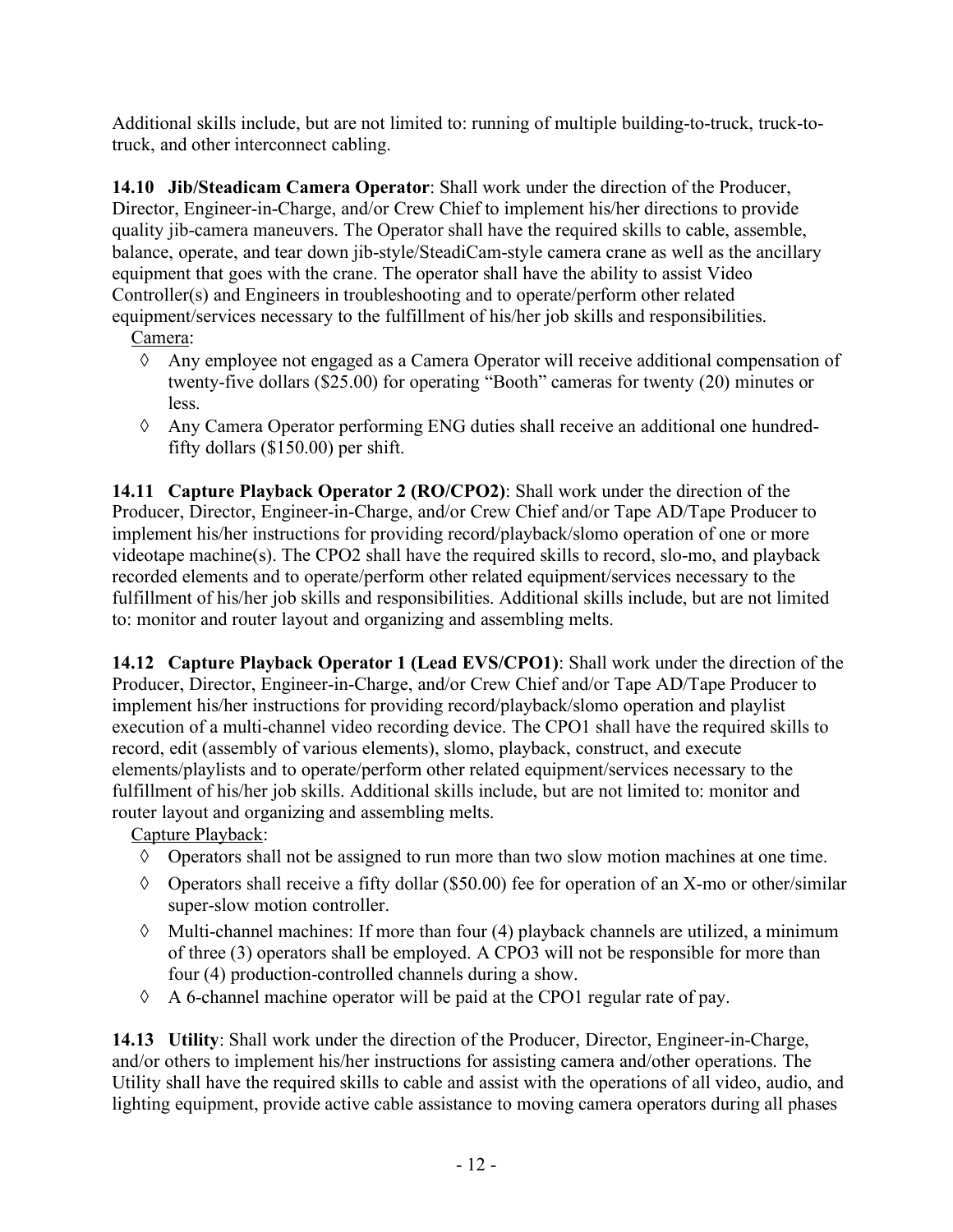of camera operations, assist other crew and truck engineers in troubleshooting, and to perform other related services necessary to the fulfillment of his/her job skills and responsibilities. Additional skills include, but are not limited to: running of multiple building to-truck, truck-totruck, and other interconnecting cabling and setup of monitors, radar/speed gun, and telestrator (also including sets and stage materials).

Utility:

 A dedicated Utility worker shall be assigned to all Handheld Camera Operators, unless the handheld camera is at a location that does not move during the event.

**14.14 Stage Manager**: Shall work under the direction of the Producer, Director, Engineer-in-Charge, and/or Crew Chief to implement his/her instructions for providing management of on-air talent. The Stage Manager shall have the required skills to assist talent and operate/perform other related equipment/services necessary to the fulfillment of his/her job skills and responsibilities.

Late call:

 If a late call individual's (Score Box Operator or Stage Manager) call in time is adjusted to earlier than three (3) hours before the game/event start time, prior arrangements will be made with that employee.

**14.15 ENG/EFP Grip**: Shall work under the direction of the ENG/EFP Photographer, Producer, Director, Engineer-in-Charge, and/or Crew Chief to implement his/her instructions for providing assistance to an ENG/EFP recording. The ENG/EFP Grip. shall have the required skills to cable and assist operations of all video, audio, and lighting equipment related to an ENG/EFP recording and/or the fulfillment of his/her job skills/responsibilities.

**14.16 ENG/EFP Audio A2**: Shall work under the direction of the ENG/EFP Photographer, Producer, Director, Engineer-in-Charge, and/or Crew Chief to implement his/her instructions for providing the audio portion of an ENG/EFP recording. The ENG/EFP. Audio A2 shall have the required skills to setup and troubleshoot microphones and cabling and assist in lighting related to an ENG/EFP recording and/or the fulfillment of his/her job skills/responsibilities.

\* Bargaining unit personnel shall not be responsible for crowd management/control.

## **ARTICLE 15**: **Health and Welfare**

**15.01** For each hour worked by an employee or paid for by Employer, Employer shall contribute to the IATSE Health and Welfare Plan the following:

- $\Diamond$  From April 1, 2018 to March 31, 2019: \$7.25 per hour
- $\Diamond$  From April 1, 2019 to March 31, 2020: \$7.50 per hour
- $\circ$  From April 1, 2020 to March 31, 2021: \$7.75 per hour

**15.02** The Employer shall contribute to the IATSE Annuity Fund on behalf of each employee the following percentage of such employee's gross wage:

- à From April 1, 2018 to March 31, 2019: 4.25%
- à From April 1, 2019 to March 31, 2020: 4.50%
- à From April 1, 2020 to March 31, 2021: 4.75%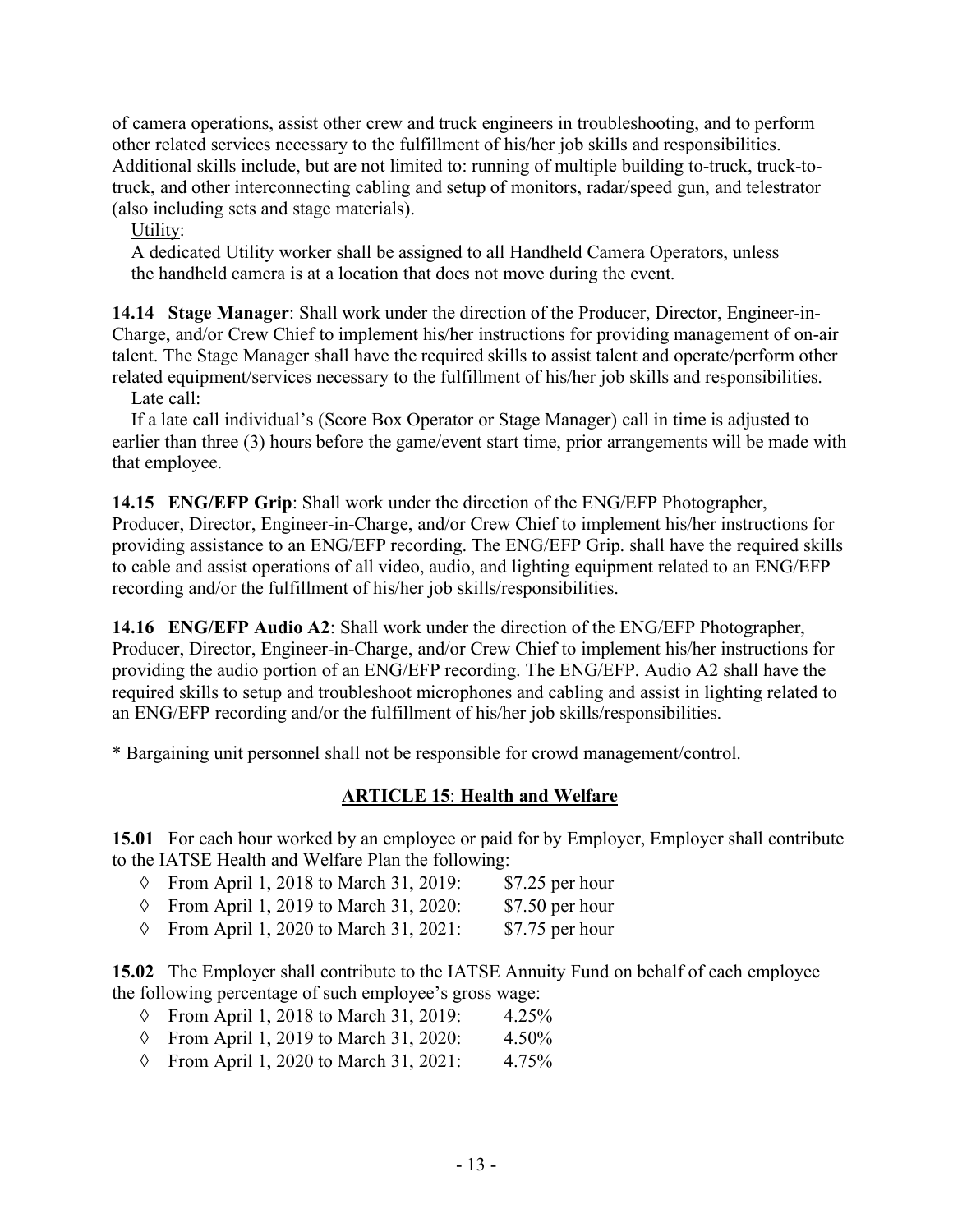**15.03** In addition to the mandatory uniform employer contribution for all eligible employees, each such employee may elect to defer part of their salary, subject to statutory limitations and the rules of the Annuity Fund, and the employer will transmit those salary deferrals to the Annuity Fund by the fifteenth (15th) day of each month following the end of the month in which the covered services were performed.

**15.04** The Employer shall make the following defined pension plan contributions to the IATSE National Pension Fund on behalf of each employee:

- à From April 1, 2018 to March 31, 2019: \$11.00/Day
- à From April 1, 2019 to March 31, 2020: \$12.00/Day
- à From April 1, 2020 to March 31, 2021: \$13.00/Day

**15.05** Contributions shall be made by separate check to the "IATSE Health and Welfare Fund" and the "IATSE Annuity Fund" and the "IATSE National Pension Fund" no later than the tenth (10th) of each month in respect to all employment during preceding month on which contributions were payable. In conjunction with each such payment, Employer shall submit a remittance report showing the names of the employees for whom contributions are being made, their social security numbers, their dates of employment, shifts of employment by them as well as the amount of contributions paid for them.

## **ARTICLE 16**: **Separability and Savings**

If any clause of this Agreement shall be determined to be illegal by a court or other tribunal of competent jurisdiction, it shall be severed from this Agreement, and the rest of the Agreement shall not thereby fail or be rendered null and void.

#### **ARTICLE 17**: **Entire Agreement**

This Agreement is intended to cover all matters affecting wages, hours and other terms and conditions of employment and all similar or related subjects. During the term of this Agreement neither the Employer nor the Union will be required to negotiate any further matters affecting these or any other subjects not specifically set forth in this Agreement, whether or not such subjects were discussed or were within contemplation of either or both parties at the time they negotiated this Agreement. There are no understandings or agreements which are not set forth in this Agreement, and any future understandings or agreements are valid and enforceable only if reduced to writing and signed by authorized representatives of the parties.

**[** Remainder of page intentionally left blank **]**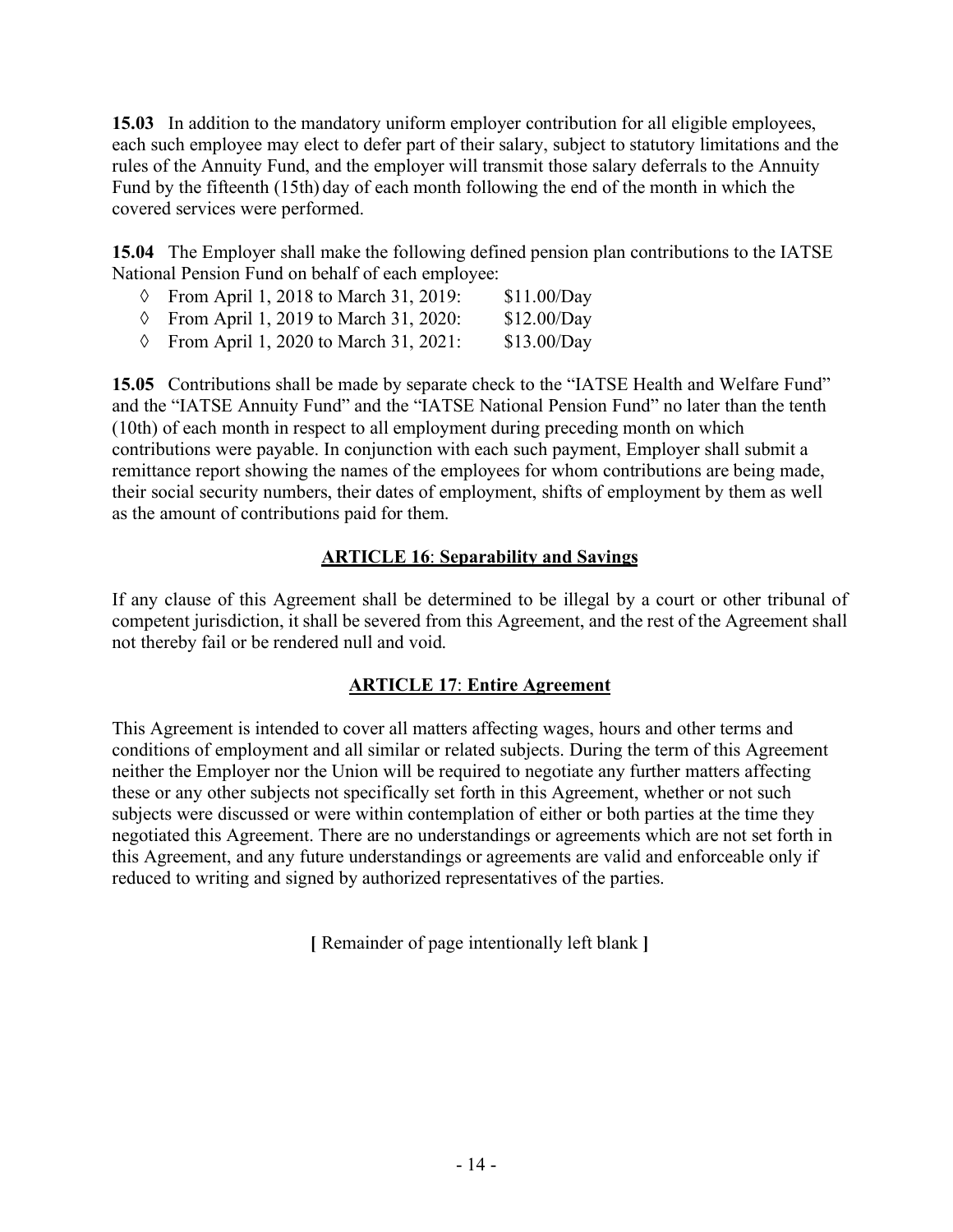#### **ARTICLE 18: Term of Agreement**

This Agreement shall be effective as of April 1, 2018 and shall continue through March 31, 2021. All terms are effective upon execution of this Agreement. Negotiations for amended terms of this Agreement shall begin upon written request of either party, no later than sixty (60) days before the expiration date. In the event that neither party gives such notice, the Agreement shall be deemed renewed without amendment and shall continue from year to year until notice has been served.

| <b>INTERNATIONAL ALLIANCE OF</b><br>THEATRICAL STAGE EMPLOYEES,<br>MOVING PICTURE TECHNICIANS,<br><b>ARTISTS AND ALLIED CRAFTS</b>                                                                                                                                                                                                                                                                            | PURPLE TALLY<br>PRODUCTIONS, INC |
|---------------------------------------------------------------------------------------------------------------------------------------------------------------------------------------------------------------------------------------------------------------------------------------------------------------------------------------------------------------------------------------------------------------|----------------------------------|
|                                                                                                                                                                                                                                                                                                                                                                                                               |                                  |
| Its: $\frac{1}{\sqrt{1-\frac{1}{2}}\sqrt{1-\frac{1}{2}}\sqrt{1-\frac{1}{2}}\sqrt{1-\frac{1}{2}}\sqrt{1-\frac{1}{2}}\sqrt{1-\frac{1}{2}}\sqrt{1-\frac{1}{2}}\sqrt{1-\frac{1}{2}}\sqrt{1-\frac{1}{2}}\sqrt{1-\frac{1}{2}}\sqrt{1-\frac{1}{2}}\sqrt{1-\frac{1}{2}}\sqrt{1-\frac{1}{2}}\sqrt{1-\frac{1}{2}}\sqrt{1-\frac{1}{2}}\sqrt{1-\frac{1}{2}}\sqrt{1-\frac{1}{2}}\sqrt{1-\frac{1}{2}}\sqrt{1-\frac{1}{2}}\$ | $Its:\_$                         |
| Date: $\frac{1}{\sqrt{1-\frac{1}{2}}}\left\{ \frac{1}{2} + \frac{1}{2} + \frac{1}{2} + \frac{1}{2} + \frac{1}{2} + \frac{1}{2} + \frac{1}{2} + \frac{1}{2} + \frac{1}{2} + \frac{1}{2} + \frac{1}{2} + \frac{1}{2} + \frac{1}{2} + \frac{1}{2} + \frac{1}{2} + \frac{1}{2} + \frac{1}{2} + \frac{1}{2} + \frac{1}{2} + \frac{1}{2} + \frac{1}{2} + \frac{1}{2} + \frac{1}{2} + \frac{1}{2} + \frac$           |                                  |
| <b>I.A.T.S.E LOCAL 745</b>                                                                                                                                                                                                                                                                                                                                                                                    |                                  |
|                                                                                                                                                                                                                                                                                                                                                                                                               |                                  |
| Its: $\qquad \qquad$                                                                                                                                                                                                                                                                                                                                                                                          |                                  |
| Date:                                                                                                                                                                                                                                                                                                                                                                                                         |                                  |